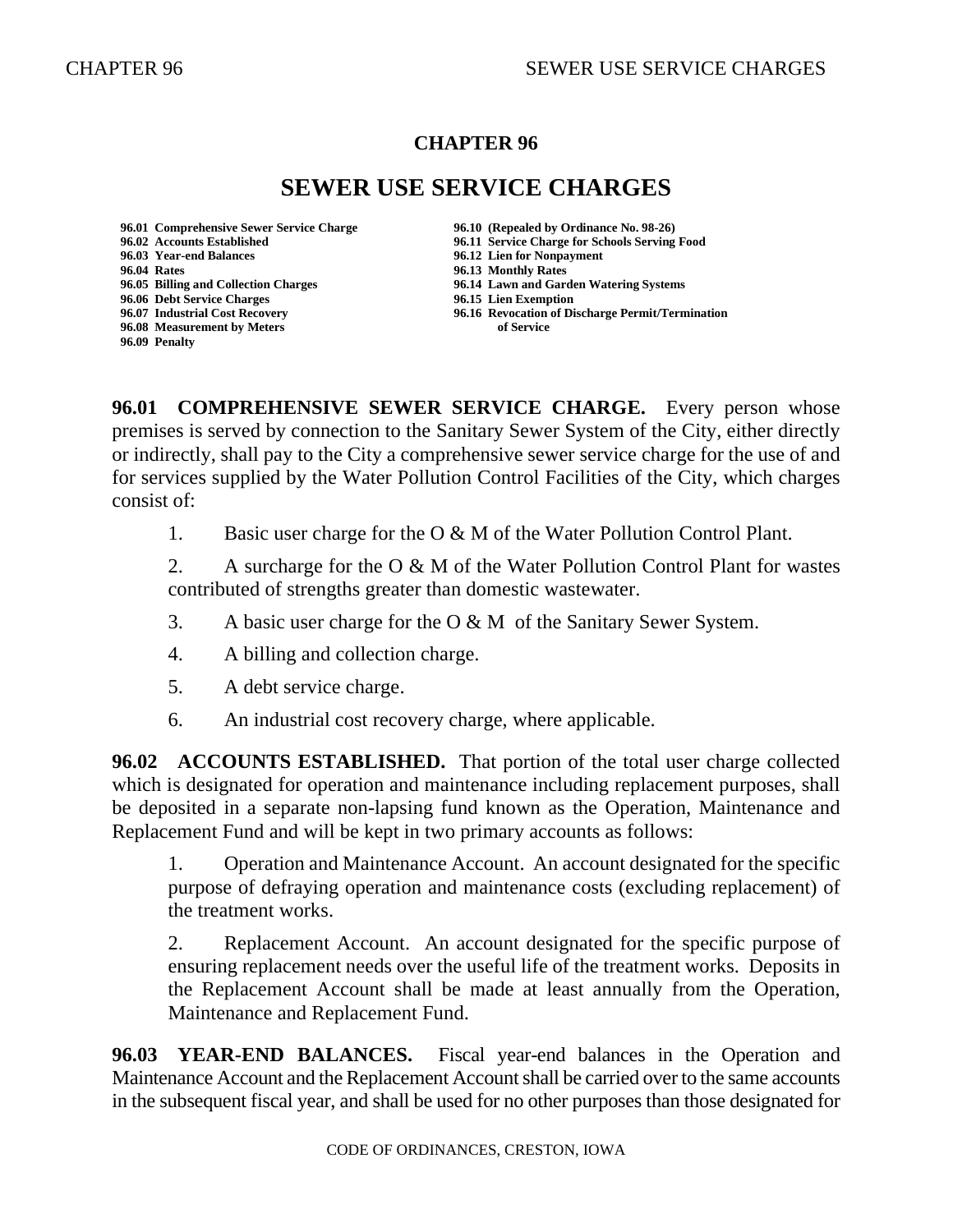these accounts. Moneys which have been transferred from other sources to meet temporary shortages in the Operation, Maintenance and Replacement Fund shall be returned to their respective accounts upon appropriate adjustment of the user charge rates for operation, maintenance and replacement. The user charge rate shall be adjusted such that the transferred moneys will be returned to their respective accounts within the fiscal year following the fiscal year in which the moneys were borrowed.

**96.04 RATES.** The rates for the comprehensive sewer service charge shall be established every July by Council resolution and shall be as follows:

1. Water Pollution Control Plant. The basic user charge for the O & M cost of the Water Pollution Control Plant shall be based on the total number of services and on the quantity of flow of domestic wastewater recorded by water meters. The plant O & M budget is composed of the following basic budget items:

- A. Salaries and fringe benefits;
- B. Insurance, conference and billing expenses;
- C. Maintenance and operation of equipment and vehicles;
- D. Buildings and grounds operating supplies and maintenance;
- E. Utilities and laboratory expenses;
- F. Reserve for payment of bonds and equipment replacement.

2. Unit Cost Charges/Water Pollution Control Plant. The unit cost for all users shall be the sum of the unit cost for (a) flow, (b) B.O.D., and (c) Suspended Solids per gallon multiplied by the flow from each user. The unit cost for flow, B.O.D. and SS shall be determined as follows:

A. Reserve for unit flow costs, as applied for industrial waste — \$1.00/100 cu. ft.

B. Reserve for unit B.O.D. costs, as applied for industrial waste depending on industrial discharge set by Council.

C. Reserve for unit SS costs, as applied for industrial waste.

3. Surcharge. A surcharge for the O & M cost of the Water Pollution Control Plant shall be collected from those users who contribute wastes with strengths greater than domestic wastewater. These users shall be sampled and the sample analyzed at a least once per quarter. A moving average of excess B.O.D. and SS, expressed in pounds, shall be used to compute the quarterly surcharge.

A. Quarterly Excess B.O.D. The quarterly excess B.O.D., expressed in mg/l, shall be calculated by subtracting the B.O.D. of domestic wastewater (250 mg/l) from the quarterly average B.O.D. of a user. If the value is less than zero, zero shall be used to compute the moving average of excess B.O.D.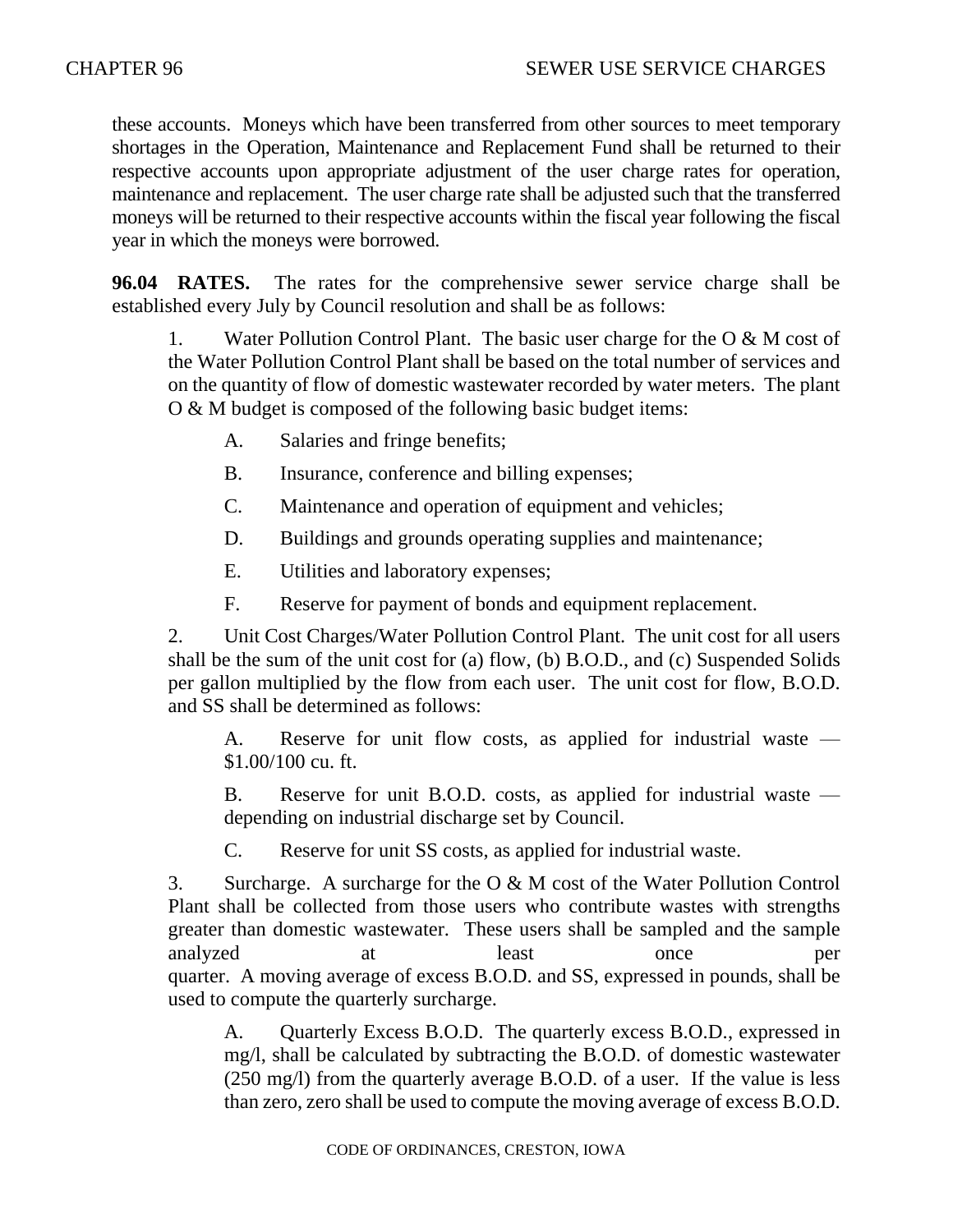B. Moving Average Excess B.O.D. Value. The moving average of excess B.O.D., expressed in pounds, shall be computed by adding the latest quarterly excess B.O.D., expressed in pounds, to the previous three (3) quarters' excess B.O.D., expressed in pounds, and divided by four (4).

C. B.O.D. Surcharge Amount. The surcharge for B.O.D. shall be calculated by multiplying the moving average excess B.O.D. value expressed in pounds by the unit B.O.D. cost per pound as developed in subsection 2(B) of this section.

D. Quarterly Excess SS. The quarterly excess SS, expressed in mg/l, shall be calculated by subtracting the SS of domestic wastewater (250 mg/l) from the quarterly average SS of a user. If the value is less than zero, zero shall be used to compute the moving average of excess SS.

E. Moving Average Excess SS Value. The moving average of excess SS, expressed in pounds, shall be computed by adding the latest quarterly excess SS, expressed in pounds, to the previous three (3) quarters' excess SS, expressed in pounds, and divided by four (4).

F. SS Surcharge Amount. The surcharge for SS shall be calculated by multiplying the moving average excess SS value expressed in pounds by the unit SS cost per pound as developed in subsection 2(C) of this section.

The total surcharge shall be a sum of the surcharge for B.O.D. and the surcharge for SS.

4. Sanitary Sewer System. The basic user charge for the  $\overline{O} \& M$  of the sanitary sewer system shall be based on the minimum monthly charge and on the quantity of flow. The sanitary sewer system  $O & M$  budget is composed of the following basic budget items:

- A. Repair and maintenance of sewer lines;
- B. Repair and maintenance of vehicles and equipment;

C. Reserve for future sewer extensions and equipment.

5. Unit Costs and Flow Charge/Sanitary Sewer System.

A. Unit Costs. The unit cost for flow shall be calculated by dividing the anticipated budget by the quantity of flow billed to all users of the sanitary sewer system.

B. Flow Charge. The charge for flow shall then be calculated by multiplying the unit cost for flow by the users' flow measured in cubic feet.

**96.05 BILLING AND COLLECTION CHARGES.** The cost of determining the amount due from each user and the collection of the same shall be borne by the user. Each user shall be billed on a regular basis, i.e., monthly or quarterly, for the amount of the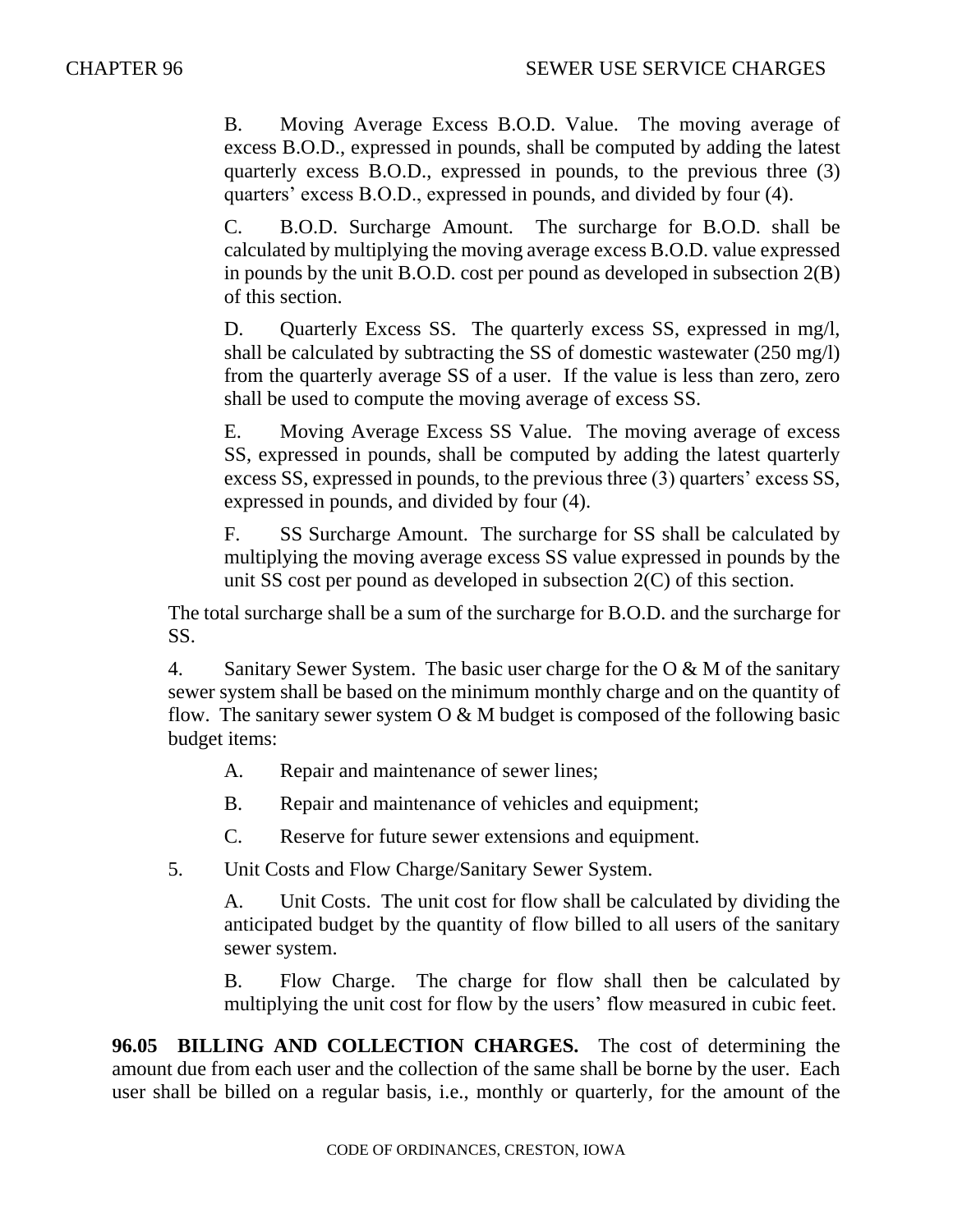comprehensive sewer service charges. Such bill shall be part of a combined service account as authorized by Section 384.84 of the Code of Iowa. Each regular bill shall be increased by a charge to defray the cost of computing and mailing said bill. The cost per bill will be determined by dividing the anticipated cost of billing and collection by the total number of bills mailed to users.

**96.06 DEBT SERVICE CHARGES.** A debt service charge shall be collected to pay principal and interest as they become due on bonds now issued and hereafter to be issued for sanitary sewer purposes.

1. Unit Costs. The charge for the total annual debt service for such bonds shall be based on quantity of flow recorded by meters. The unit costs for flow shall be calculated by dividing the total debt service by the quantity of flow billed to all users.

2. Flow Charges. The charge for flow shall then be calculated by multiplying the unit cost for flow by the users' flow measured in cubic feet. That portion of the total user charge collected which is designated for debt service shall be deposited in a separate non-lapsing fund known as the Sewer Debt Service Fund. The funds shall be used to pay the principal and interest on debt issued for sewer operations, maintenance and improvements. Fiscal year-end balances in the sewer debt service fund shall be carried over to the same account in the subsequent fiscal year, and shall be used for no other purpose than the designated purpose of the fund. Moneys which have been transferred from other sources to meet temporary shortages in the sewer debt service fund shall be returned to their respective accounts upon appropriate adjustment of the user charge rates for sewer debt service. The user charge rate shall be adjusted such that the transferred moneys will be returned to their respective accounts within the fiscal year following the fiscal year in which the moneys were borrowed.

# **96.07 INDUSTRIAL COST RECOVERY.**

1. Rates. The rates to be charged each industrial user that contributes process waste to the sanitary sewer system will be based on the total yearly contribution from that user. A unit cost for flow, B.O.D. and SS shall be computed as follows:

 $F =$  Unit flow charge in dollars per \$1.00/100 cu. ft.

 $B =$  Unit B.O.D. charge in dollars per pound, set by industrial discharge

 $S =$  Unit SS charge in dollars per pound, set by industrial discharge

2. Monitoring and Review. Selected industrial users connected to the sewer system shall be monitored by the City at least monthly, all others yearly, to determine their hydraulic and organic contribution. The results of these tests, if more than one is conducted, shall be averaged and used as the individual industry's total flow, B.O.D. and SS for the industrial cost recovery computation. Prior to July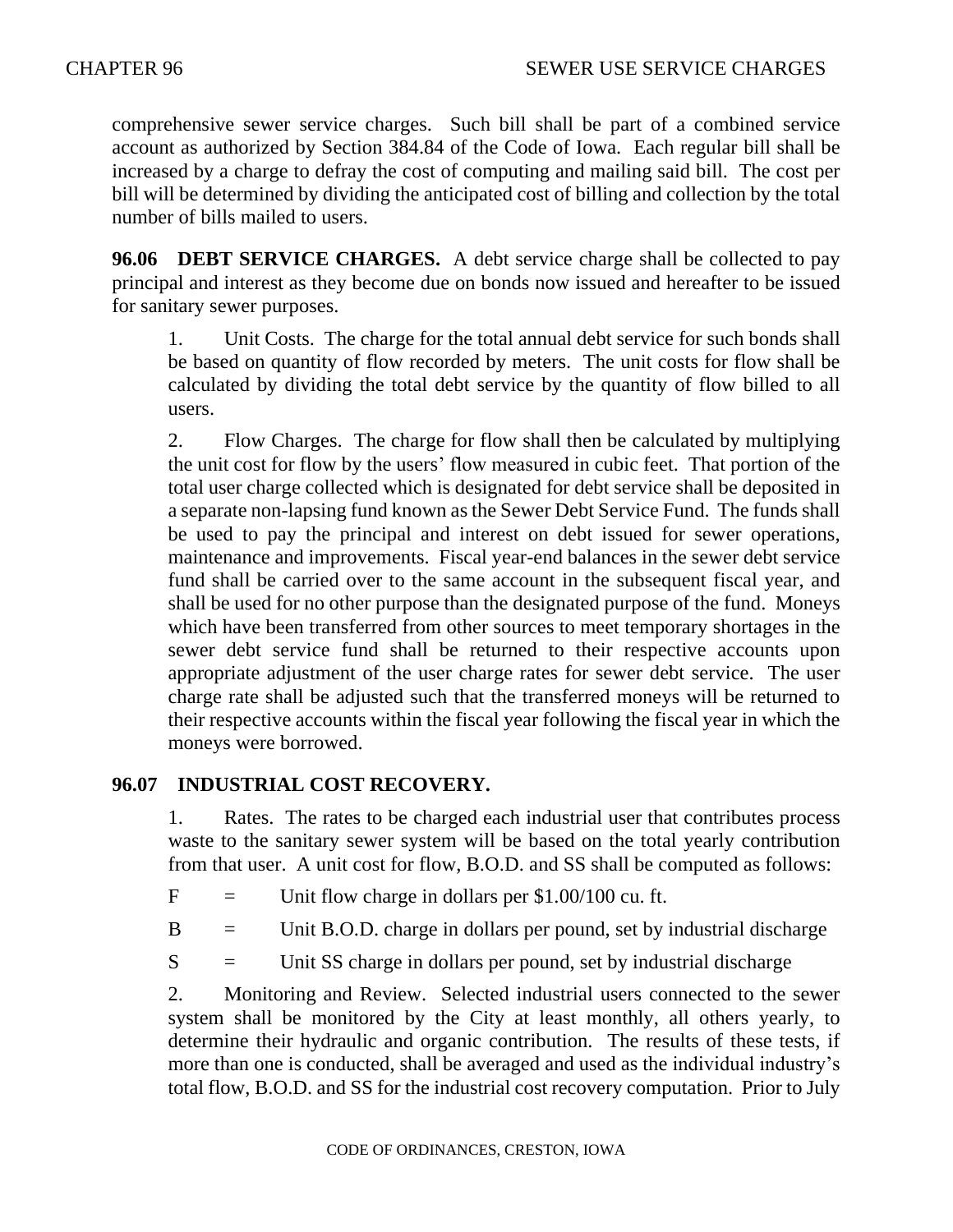1 of each year, the City shall conduct a review to determine what industrial users are connected to said system and therefore subject to these charges.

3. Billing; Payment; Collection. All industrial users subject to this section will be billed by the City in accordance with the terms and conditions established by the Council for the industrial user. All payments of industrial cost recovery charges shall be due and payable on or before one year from date of billing. Any industrial users subject to this section may make arrangements with the City to pay said annual billing in periodic installments, either monthly or quarterly. In all cases where payment has not been made on or before one year following the date of billing, the annual industrial cost recovery charges shall thereafter bear interest at the rate of seven percent (7%) per annum.

**96.08 MEASUREMENT BY METERS.** Rates or charges are based upon the amount of water supplied by the Municipal Utilities as shown by the water meter readings of that company. All persons required to pay the comprehensive sewer service charge established in Section 96.01 of this chapter shall receive billing for such charge separately stated on the Municipal Utilities' bill and shall pay such charges to the Municipal Utilities as billed. Those users who are billed by the Municipal Utilities monthly shall pay their comprehensive sewer user charges monthly.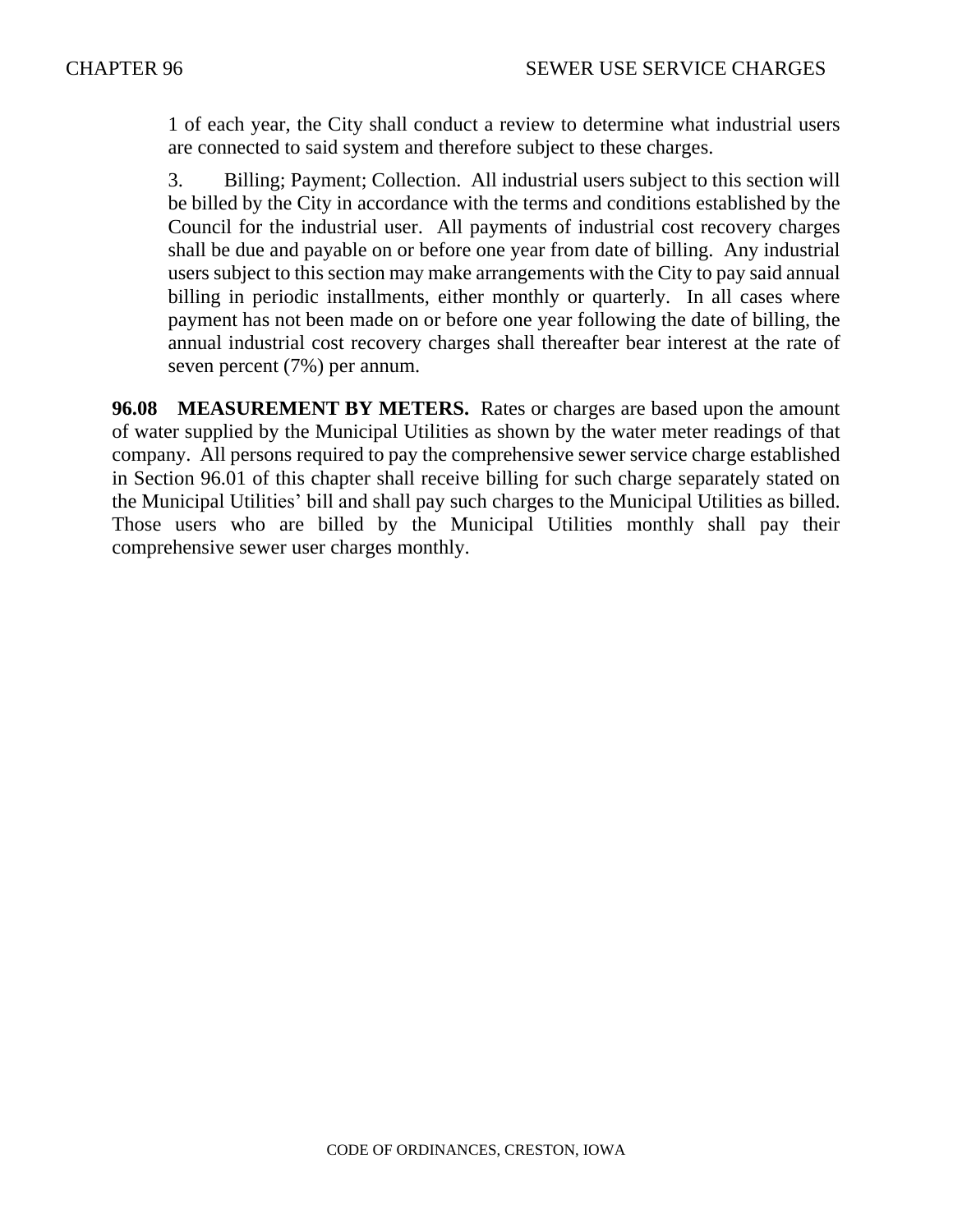**96.09 PENALTY.** All comprehensive sewer user charges are due and payable thirteen (13) days after the date of billing. Accounts not paid within thirteen (13) days will be assessed a delinquency charge of five percent (5%) of the amount due, except tax.

# **96.10 USER CHARGE RATE.** *(REPEALED BY ORDINANCE NO. 98-26 - JUN. 98 SUPP.)*

**96.11 SERVICE CHARGE FOR SCHOOLS SERVING FOOD.** Because of the excessive strength and flow of discharge waters into the City sanitary sewer system from schools serving food, the monthly service charge as specified in the above sections shall be increased by a rate to be set by the Council for all schools serving food and discharging wastes into the City's sanitary sewer system.

**96.12 LIEN FOR NONPAYMENT.** The owner of the premises served and any lessee or tenant thereof shall be jointly and severally liable for sanitary sewer use charges to the premises. Charges remaining unpaid and delinquent shall constitute a lien upon the premises served and shall be certified by the Clerk to the County Treasurer for collection in the same manner as property taxes. The Council may order suspension of service to those premises for which the comprehensive sewer use charge is delinquent, after notice and opportunity for hearing, except for the winter months of November, December, January, February and March, when provision of State law shall be followed.

*(Code of Iowa, Sec. 384.84 [1])* 

# **96.13 MONTHLY RATES.**

- 1. Billing.
	- A. \$5.78 per month for meter rate;
	- B.  $$4.22$  per 100 cubic feet<sup>†</sup> *(Ord. 21-196 – Feb. 21 Supp.)*
- 2. Allowable Limits.
	- A. Biological Oxygen Demand (BOD5), 5-day test 250 mg/l
	- B. Suspended Solids (SS) 250 mg/l
	- C. Ammonia Nitrogen (NH3-N) 25 mg/l
- 3. Sewer Connection Charge.
	- A. Inspection and hook-up fee \$50.00, to be reviewed yearly

*(Ord. 99-33 – Apr. 99 Supp.)*

B. Capital Cost Recovery Fee.

*(Repealed by Ord. 99-33 – Apr. 99 Supp.)* 

<sup>†</sup> **EDITOR'S NOTE**: Effective July 1, 2021. Adopted by Ordinance 21-196 on January 19, 2021.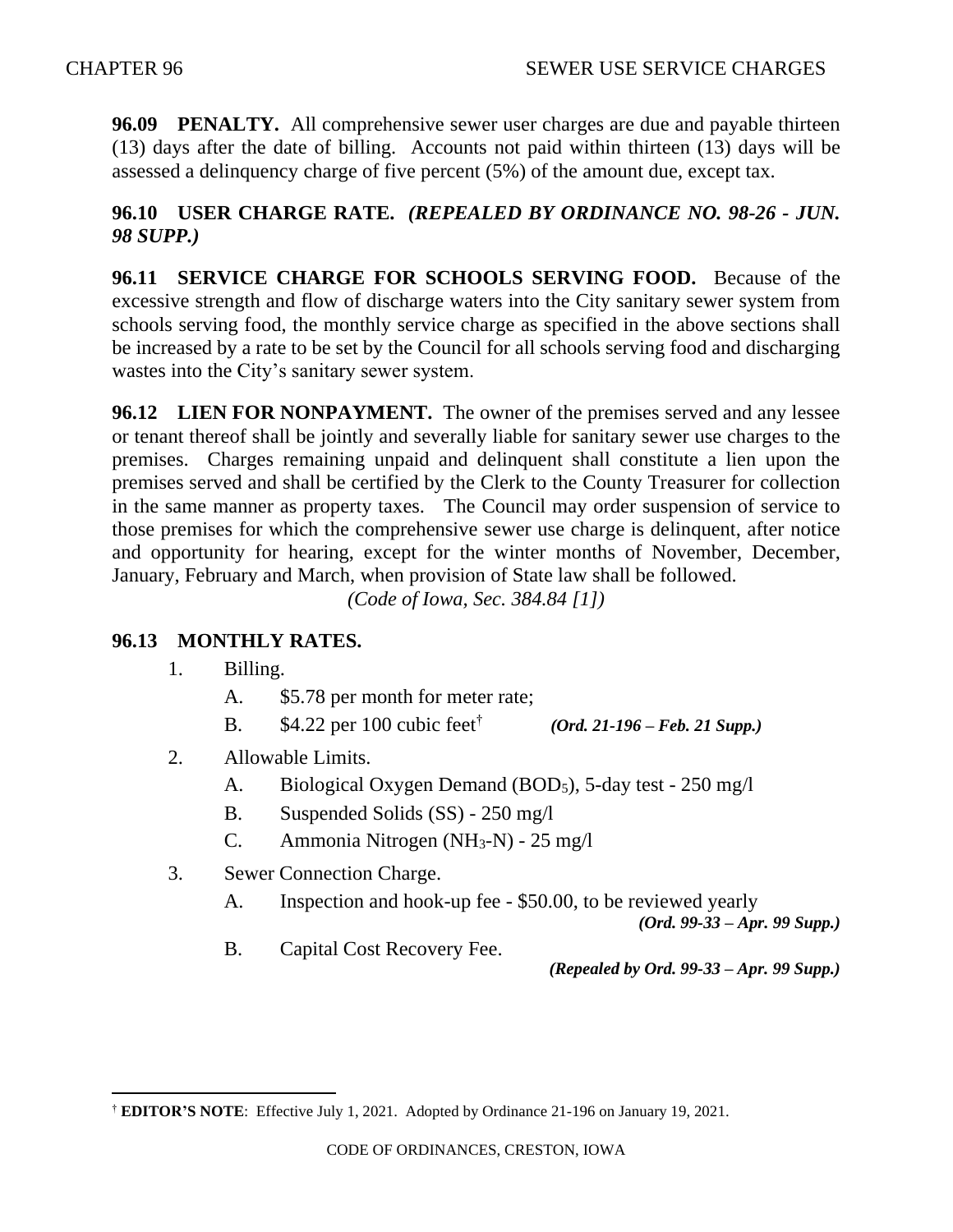4. Collection of residential solid waste.

A. Collection fees - \$21.50 per month

*(Ord. 16-165 - Mar. 16 Supp.)*

5. Each contributor who has a residential or commercial footing tile or sump pump connection to the City sanitary sewer system or a leaking sanitary sewer service shall pay an additional amount as outlined in the City of Creston's Inflow and Infiltration Policy. By reference the City of Creston's Inflow and Infiltration Policy, as it may be amended from time to time, is hereby incorporated into this subsection and made a part of this chapter as if fully set forth herein. *(Ord. 13-138 – Sep. 12 Supp.)*

### **96.14 LAWN AND GARDEN WATERING SYSTEMS.**

1. Definitions.

A. "Lawn and garden watering systems" are defined as those systems which are closed or restricted and used solely for watering a lawn and/or garden.

B. "Closed systems" are those which are not capable of being used for any other purpose than as set forth herein; and have no open faucet, no hose bib, no hydrant or any other type of extension capable of connecting to a hose or to run water out of the system.

C. "Restricted systems" are those which are a direct system from a separate meter and used solely for watering a lawn and garden. This system is connected to all outside bibs/faucets. No separate bib/faucet will be allowed. The sewer taxed portion of the system may not have an outside bib/faucet when used with this restricted system.

2. The lawn and/or garden watering system shall be connected to an independent second meter, which shall not be subject to any sewer surcharge or minimum sewer charge.

3. In order to install the second meter, the user must have an active primary service in place which is subject to all minimum fees and charges.

4. All expense for installation and maintenance for the entire system and the secondary meter shall be borne by the user requesting the service.

5. The user shall comply with all City Waterworks requirements regarding that portion of the system from the City main to and including the meter.

6. The user shall comply with all Public Works Department requirements for that portion of the system from the meter thereafter. The user may establish an external meter pit for the secondary meter. The pit shall be completely on private property and not on any public right-of-way, unless an easement is secured from the City.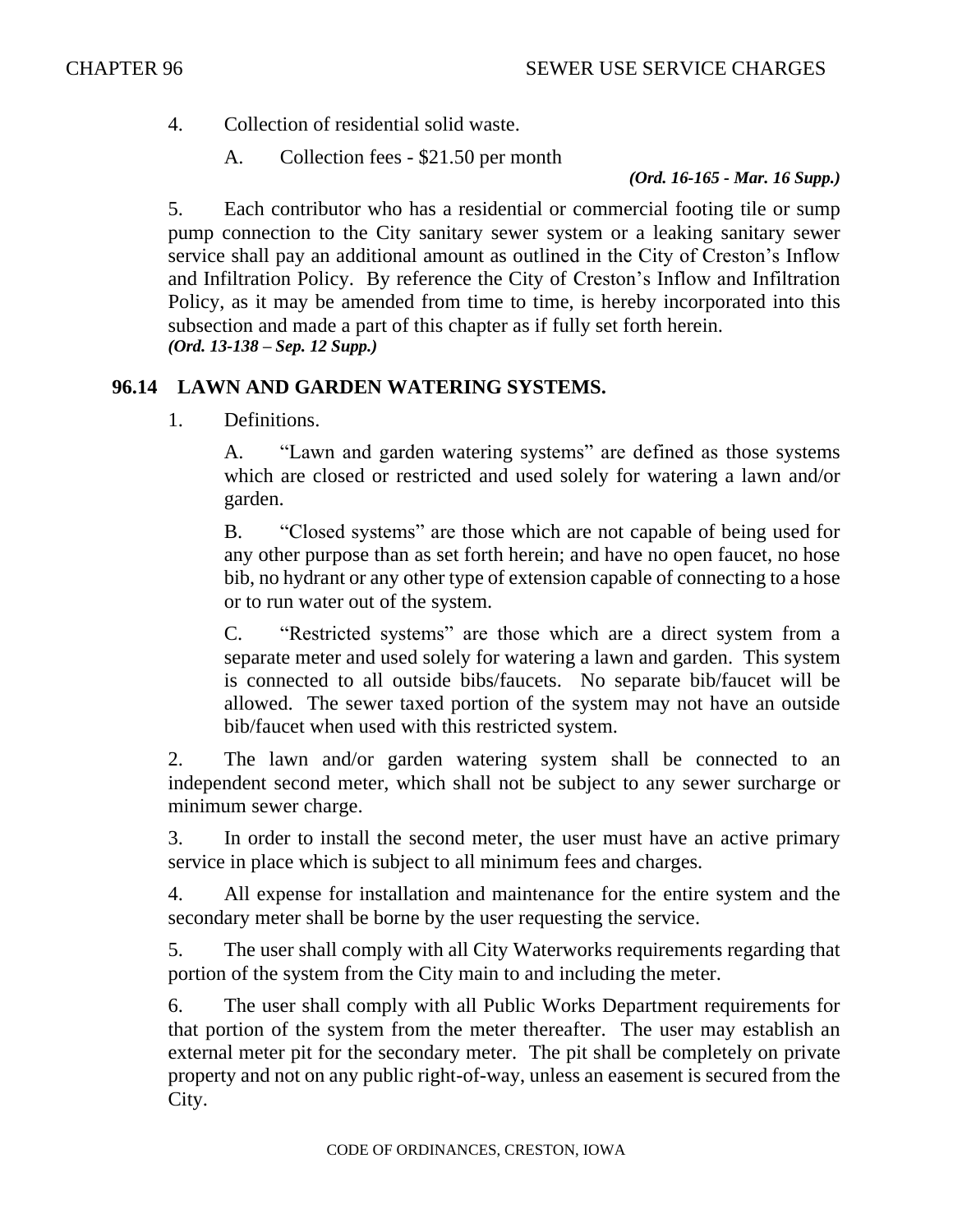7. In all other respects the system shall comply with all other requirements of Chapter 96 of this Code of Ordinances.

8. The Public Works Department shall be allowed to check, any time, the connection to verify compliance. Any unauthorized use of the water from a lawn and garden water system shall be a violation of this section. Users who violate any provisions of this section may be subject to the sewer charge being added to the usage, and/or removal of the second meter.

#### *(Ord. 98-26 - Jun. 98 Supp.)*

**96.15 LIEN EXEMPTION.** Residential rental property where a charge for any of the services of sewer systems, storm water drainage systems, sewage treatment, solid waste collection and solid waste disposal is paid directly to the City by the tenant is exempt from a lien for delinquent rates or charges associated with such services, if the landlord gives written notice to the City that the property is residential rental property and that the tenant is liable for the rates or charges. The City may require a deposit not exceeding the usual cost of ninety (90) days of such services to be paid to the City. The landlord's written notice shall contain the name of the tenant responsible for charges, the address of the rental property that the tenant is to occupy, and the date that the occupancy begins. Upon receipt, the City shall acknowledge the notice and deposit. A change in tenant shall require a new written notice to be given to the City within thirty (30) business days of the change in tenant. When the tenant moves from the rental property, the City shall refund the deposit if all service charges are paid in full. A change in the ownership of the residential rental property shall require written notice of such change to be given to the City within thirty (30) business days of the completion of the change of ownership. The lien exemption does not apply to delinquent charges for repairs related to any of the services.*(Ord. 13-142 – Dec. 12 Supp.)*

*(Code of Iowa, Sec. 384.84)*

#### **96.16 REVOCATION OF DISCHARGE PERMIT/TERMINATION OF SERVICE.**

1. Grounds for Revocation of Discharge Permit and/or for Termination of Sewer Service. Any user who violates this article, any condition of its wastewater discharge permit, or any of the following is subject to having its discharge permit revoked and/or its sewer service terminated in accordance with the procedures of this section:

A. Failure to accurately report the wastewater constituents and characteristics of its discharge.

B. Failure of the user to report substantial changes in process activity or in volume or character of pollutants being discharged into the POTW at least 90 days prior to such change.

C. Tampering with monitoring equipment.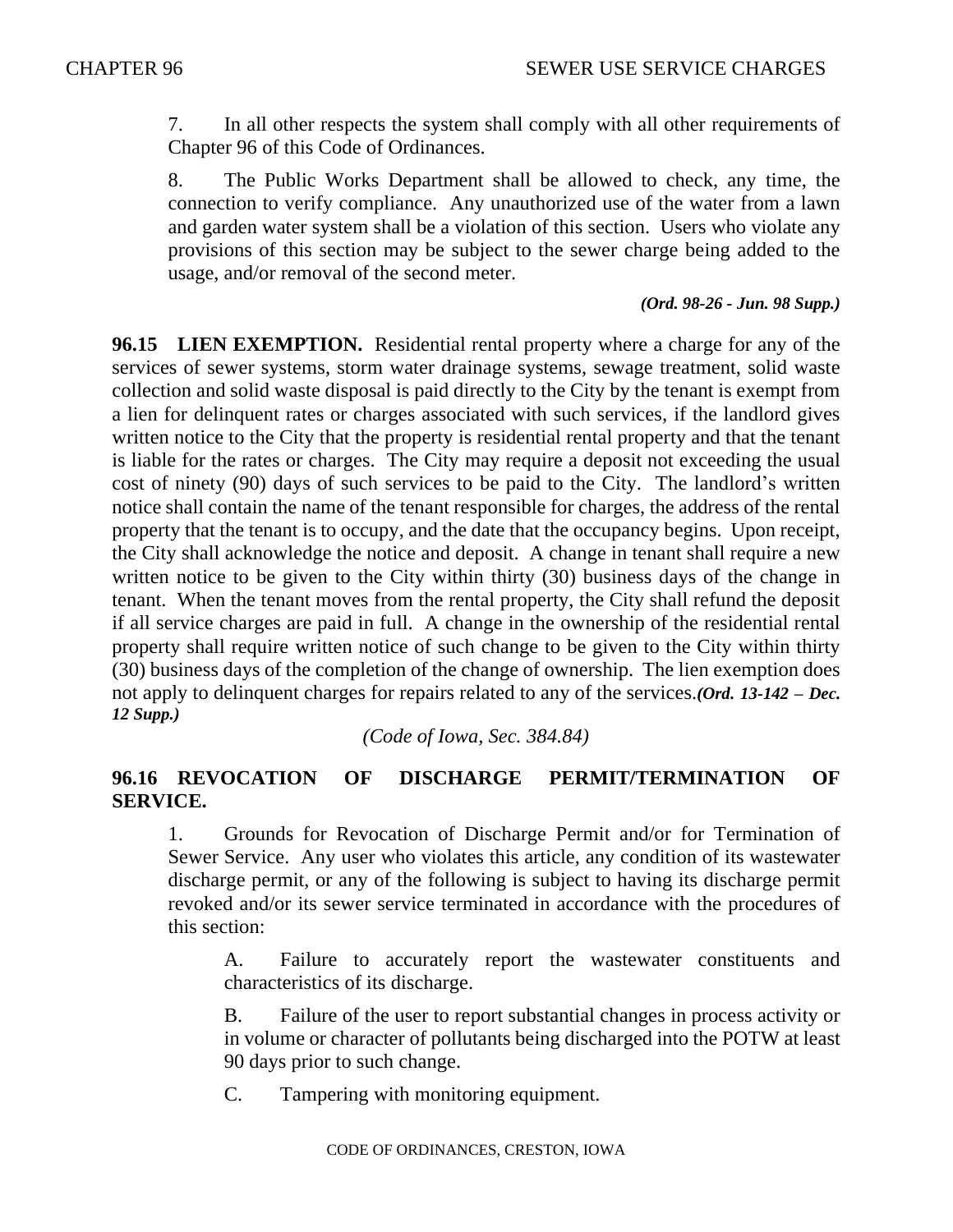D. Refusal to allow reasonable access by the Wastewater Superintendent or designee to the user's premises for the purpose of inspection, monitoring or sampling.

E. Violation of permit conditions.

F. Failure to report an upset, failure or bypass of the user's pretreatment facilities.

G. Failure to pay fines, fees or sewer user chargers.

H. Failure to follow enforcement orders or compliance schedules.

I. Failure to correct a condition that impedes or alters the Wastewater Superintendent or designee's ability to monitor the user's discharge or has the potential to cause interference or pass through.

J. Failure to obtain a wastewater discharge permit as required by this article after notification by the Wastewater Superintendent or designee that such permit is required.

2. Procedure for Revocation of Discharge Permit and for Termination of Sewer Service. The procedure for revocation of a discharge permit and termination of sewer service shall be as follows:

A. Any permit issued to a user pursuant to this article may be revoked, and sewer service terminated, by written order of the Wastewater Superintendent or designee, specifying the grounds for such revocation and termination as outlined in Section 1 of this section, which order shall not take effect until hearing thereon as hereafter provided. Upon determining that grounds exist for an order to revoke a user's discharge permit and terminate sewer service, the Wastewater Superintendent or designee shall cause a notice of hearing to be prepared, specifying the violations of Section 1 of this section which are deemed to have occurred, and the time, date and place that such hearing will be held. The notice shall be sent to the user by regular mail addressed to the user's address listed on the wastewater discharge permit a minimum of ten days prior to the date set for hearing, and shall be deemed delivered when placed in the mail.

B. Sewer service may be terminated by written order of the Wastewater Superintendent or designee, specifying the grounds for such revocation and termination as outlined in Section 1(J) of this section, which order shall not take effect until hearing thereon as hereafter provided. Upon determining that grounds exist for an order to terminate sewer service, the Wastewater Superintendent shall cause a notice of hearing to be prepared, specifying the violation of Subsection 1(J) of this section which is deemed to have occurred, and the time, date and place that such hearing will be held. The notice shall be sent to the user by regular mail addressed to the user's address a minimum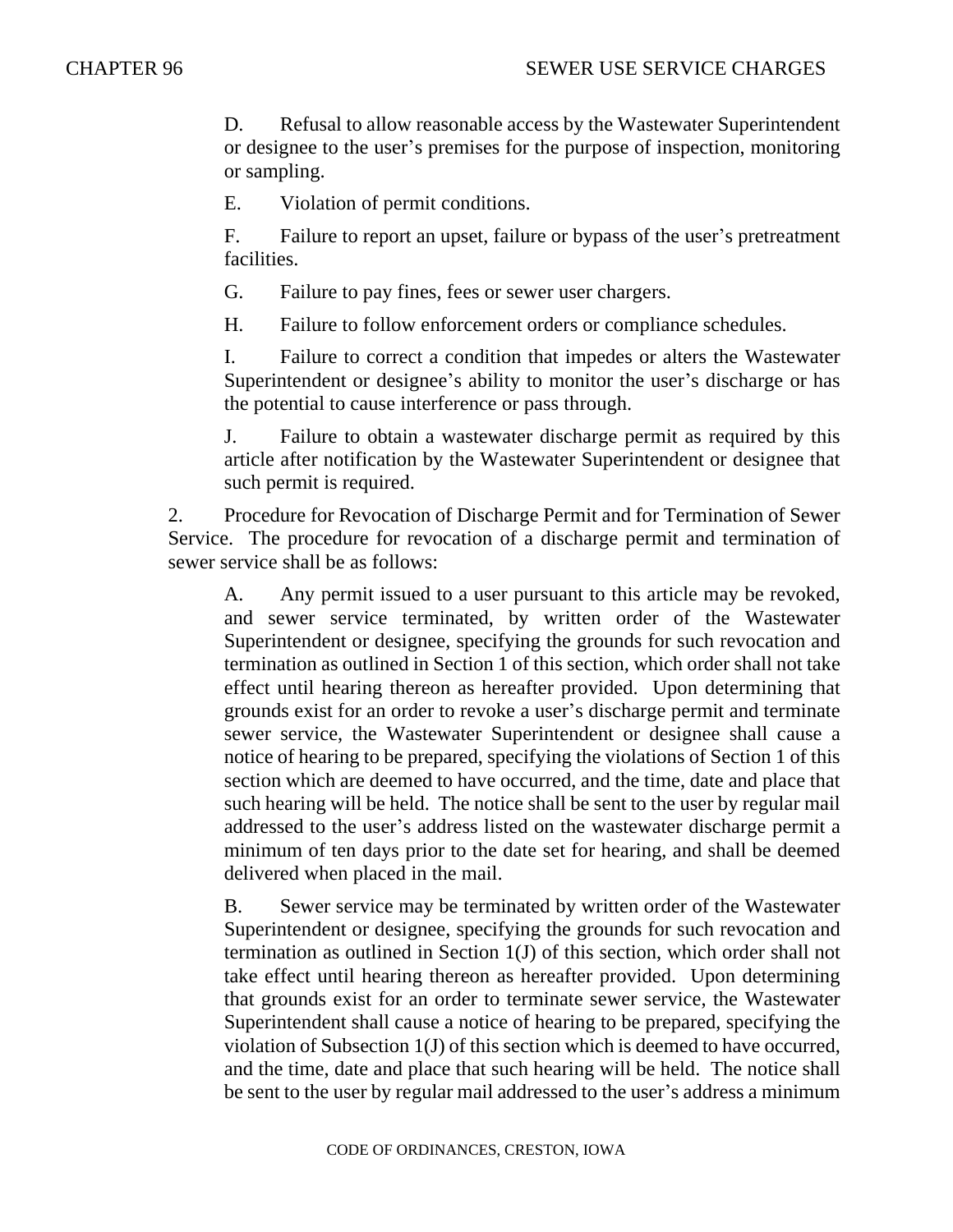of ten days prior to the date set for hearing, and shall be deemed delivered when placed in the mail.

C. If after such a hearing the Wastewater Superintendent or designee makes a finding based on substantial evidence that violations under Section 1 of this section have occurred as alleged, the Wastewater Superintendent may issue an order immediately revoking the permit, if a permit had previously been issued, and terminating sewer service to the user's premises. The determination to revoke such permit and terminate service, shall be in the discretion of the Wastewater Superintendent or designee and shall be dependent upon the circumstances surrounding the user's violations of Section 1 of this section and the severity of those violations. If the user does not appear for the hearing, the Wastewater Superintendent or designee shall issue the order revoking the discharge permit and/or terminating sewer service, which shall take effect immediately.

D. The decision and order of the Wastewater Superintendent or designee to revoke the permit of a user may be appealed to the Creston City Council. Such appeal request shall be in writing, shall include the grounds for appeal including any factual findings which are disputed, and shall be delivered to Wastewater Superintendent not less than ten days after the Wastewater Superintendent's entry of the order of revocation or permit and/or termination of sewer service. Such appeal request shall be considered delivered when placed in the mail, return receipt requested, addressed to: Creston City Administrator, 116 W. Adams Street, Creston, Iowa, 50801.

The City Administrator shall schedule the appeal and shall cause notice of the time, date and place of the hearing to be mailed to the appealing user. Such appeal shall be decided by majority vote of the Creston City Council. If the Creston City Council affirms the order of the Wastewater Superintendent or designee revoking the permit and/or terminating sewer service, the City Council shall so state and order in its written decision.

E. A user whose permit has been revoked shall not be eligible for another permit until thirty (30) days after the violating conditions have been corrected to the satisfaction of the Wastewater Superintendent or designee.

F. Upon determination by the Wastewater Superintendent or designee that the user's sewer service connection be terminated, the Wastewater Superintendent or designee's written order shall be sent to the City/County Public Works Department who shall cause the user's connection to the sewer to be severed or plugged. The manner of severance and procedure for disconnection shall be determined by the City/County Public Works Department. Upon completion of the disconnection, the City/County Public Works Department shall certify to the Wastewater Superintendent or designee the City/County's cost to disconnect the user's sewer service. Upon